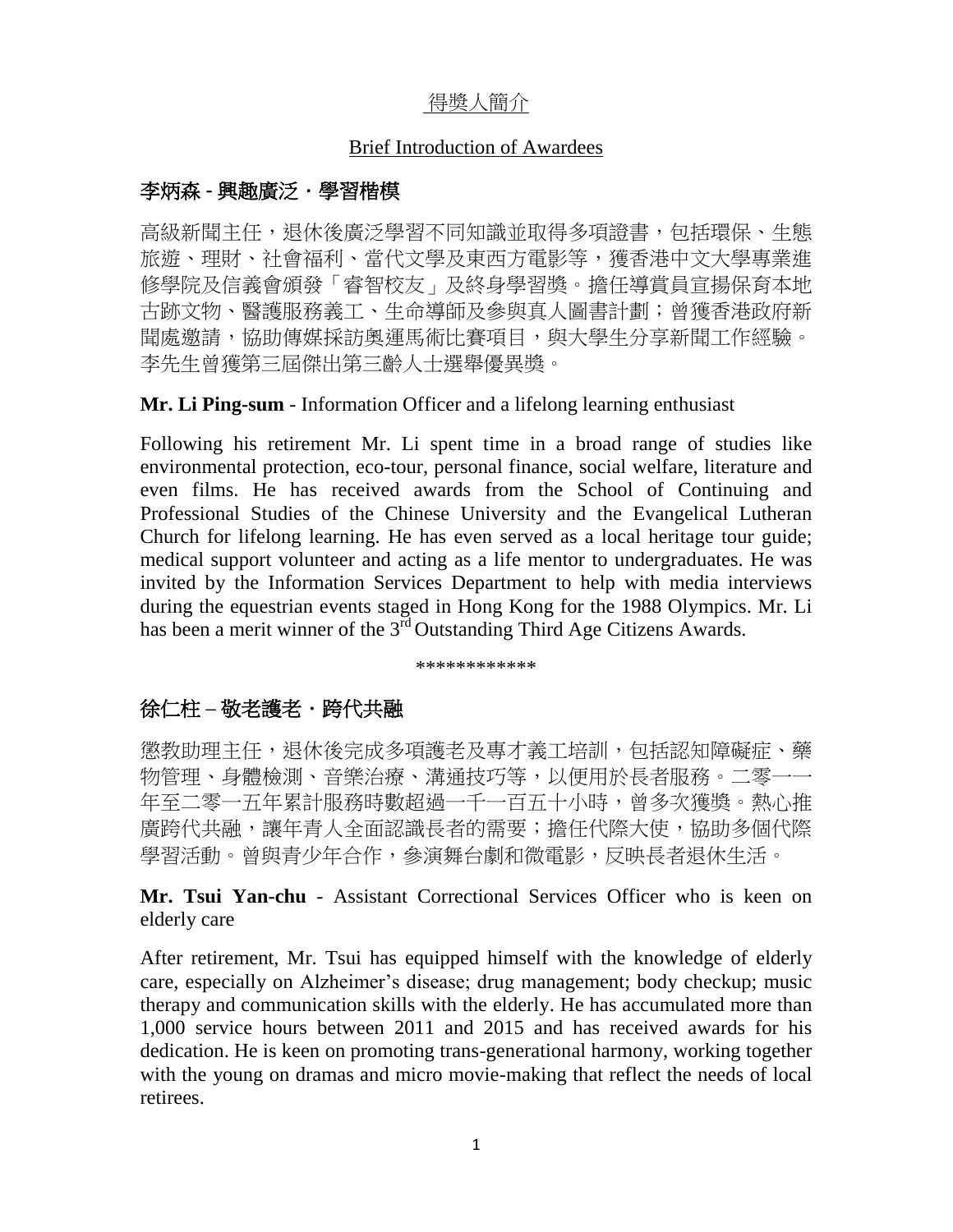### 馬國慶 – 提升知識 · 救急扶危

高級懲教主任,為提升志願服務水平,退休後往國內及台灣修讀「國家級心」 肺腦復蘇」和「災難救護訓練」等課程,學以致用。曾擔任醫療輔助隊油尖 旺區指揮官,組織各項社會志願服務;參與馬拉松長跑、煙花滙演、花車巡 遊、國際龍舟競賽等大型活動的救援工作;成立「急救單車隊」並前往內地、 英國交流;主動為不同機構、社團、學校提供「急救常識講座」;並擔任青 少年職前培訓導師。

**Mr. Ma Kwok-hing -** Senior Correctional Services Officer who has dedicated himself to life-saving volunteering

Mr. Ma has pursued his knowledge of first-aid and crisis management courses, and had obtained state level certification on cardiopulmonary resuscitation after his retirement. He has served as Commander of the Auxiliary Medical Service (Yau Ma Tei/Tsim Sha Tsui/Mong Kok), and has volunteered for large-scale sports events like the marathons, international dragon boat races and New Year parades. He has helped set up a bicycle first-aid team and has served as life mentor to the young.

\*\*\*\*\*\*\*\*\*\*\*\*

# 陳澧祥 – 弘揚文化·傳承工藝

教育署督學,幼年隨父學習大頭佛傳統手工藝,決意肩負傳承之責,開班傳 授製作大頭佛、創意面譜、獅頭、燈籠等,學員一萬多名;應香港文化博物 館邀請舉行講座,介紹大頭佛在香港的歷史及製作過程;並自創「迷你笑面 佛」,宣揚開心笑臉的精神。退休居美期間,曾主動前往當地社區宣揚中國 文化;回港後考取導遊執照,積極推動學生出外遊學,鼓勵交流;亦參與本 地社區導賞計劃,設計路線,帶領訪客漫遊香港。

**Mr. Chan Lai-cheung -** Education Inspector with a passion for promoting traditional folk craft for lion dance

Acquiring his skills from his father who made Chinese folk-craft like "Big Headed Buddha", "Lion Head", Chinese masks and lanterns, Mr. Chan is now keen to pass on this traditional knowledge by teaching and sharing it with others. More than 10,000 students have so far learned from him, and he was invited by the Hong Kong Cultural Centre to lecture on its history. Mr. Chan has even created his own model – the "Mini Smiling Buddha" to spread this message of happiness. Mr. Chan also encourages cultural exchange and serves as a guide to overseas tourists wishing to get a better understanding of Hong Kong.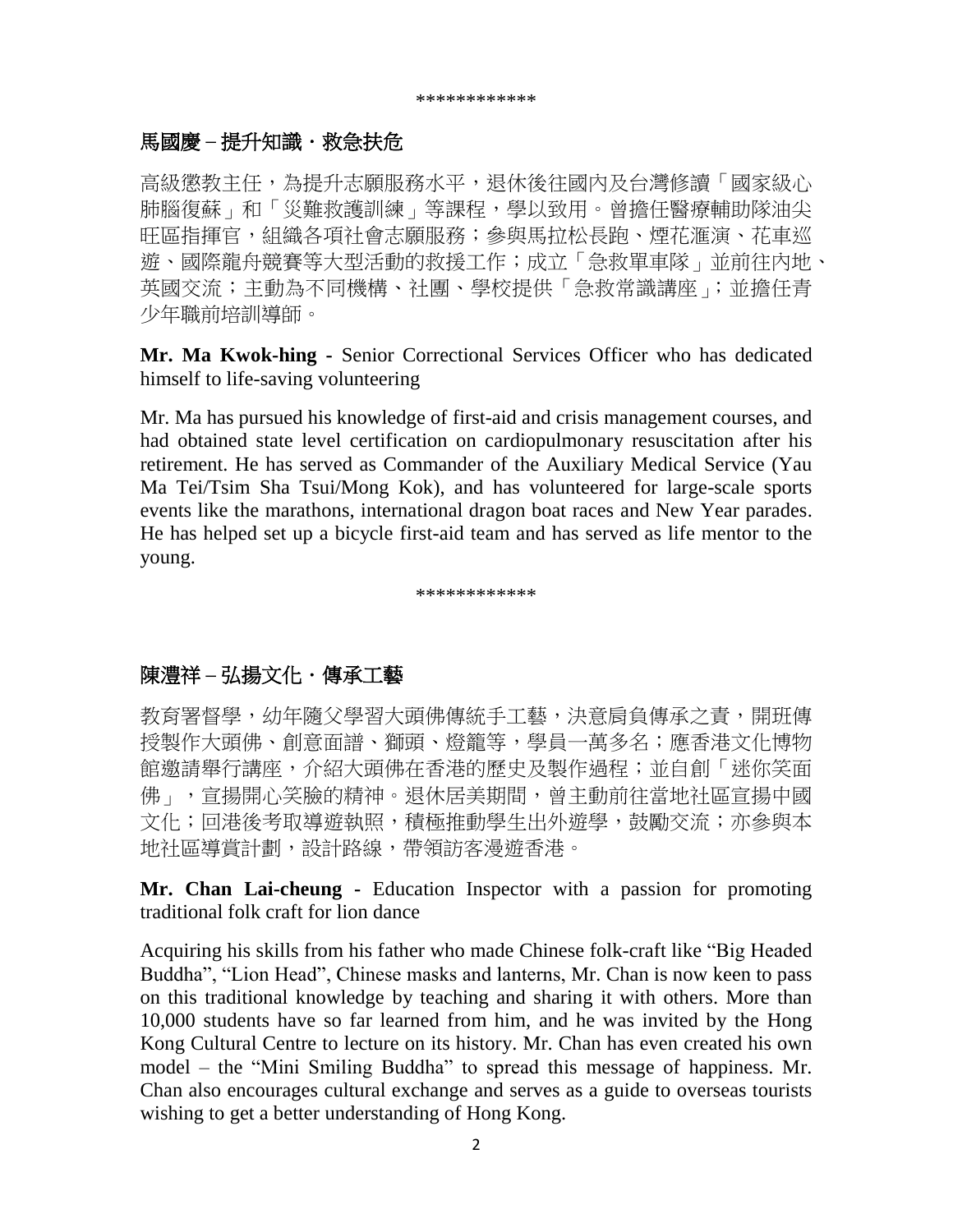### 陳麗妍 – 以身作則 · 時代母親

小學主任,退休後努力學習粵曲和書法,多次獲獎。陳女士強調家庭教育, 為兒孫樹立良好榜樣,獲「全港傑出時代母親獎」和「最敬愛祖父母優異 獎」。陳女士熱心教育,歷任救恩小學校董,擔任視障人士福音中心義工, 推廣知識;亦加入香港高齡教育工作者聯誼會,擔任合唱團團長近二十年, 演出廣獲好評。除教授學生書法外,亦每年為社區團體書寫揮春。曾通過中 國星火基金資助內地大學生,並為國內「兒童發展配對基金」進行籌款。

**Ms. Chan Lai-yin -** a role model mother devoted to family duties and community services

Ms. Chan believes that leading by example is the best family education and strives to be a role model to her children. She was named an "Outstanding Mother" and "Most Respected Grandparent". After retirement, she served as choir master at the Hong Kong Senior Education Workers' Association for almost 20 years, and has dedicated herself to raise funds and financial support for young children and undergraduates in China.

\*\*\*\*\*\*\*\*\*\*\*\*

#### 崔榮保 – 青年培訓・社區共融

崔榮保,土木工程技術主任,熱愛青少年培訓工作,以三年時間完成女青年 會「蝦仔爹地」義工服務,與青少年走訪紅磡、土瓜灣、九龍城的老店和人 情味濃厚的商鋪,共同完成三區導賞小冊子,實踐跨代合作、社區共融。於 香港童軍總會完成「高級航空活動章教練」訓練班,為青少年提供航空基本 知識。近年致力培訓青少年氣象知識,薪火相傳。他亦立志守護他人生命, 考取有拯溺教練和童軍救護組隊員等資格,參與救護工作。

**Mr. Chui Wing-po -** a Technical Officer who enjoys training teenagers and nurturing communal support

Mr. Chui simply enjoys working with the young. Following his retirement, he spent three years working on a YWCA trans-generational community programme, visiting old shops in Hung Hom, To Kwa Wan and Kowloon City with youngsters and has jointly compiled a guide booklet for these districts. He is also keen on passing his knowledge in aviation and meteorology to teenagers, and even grooming them to be teachers. To facilitate his service in life-saving, he is a certified coach on life-saving and is also an emergency service team member of the Scouts Association.

\*\*\*\*\*\*\*\*\*\*\*\*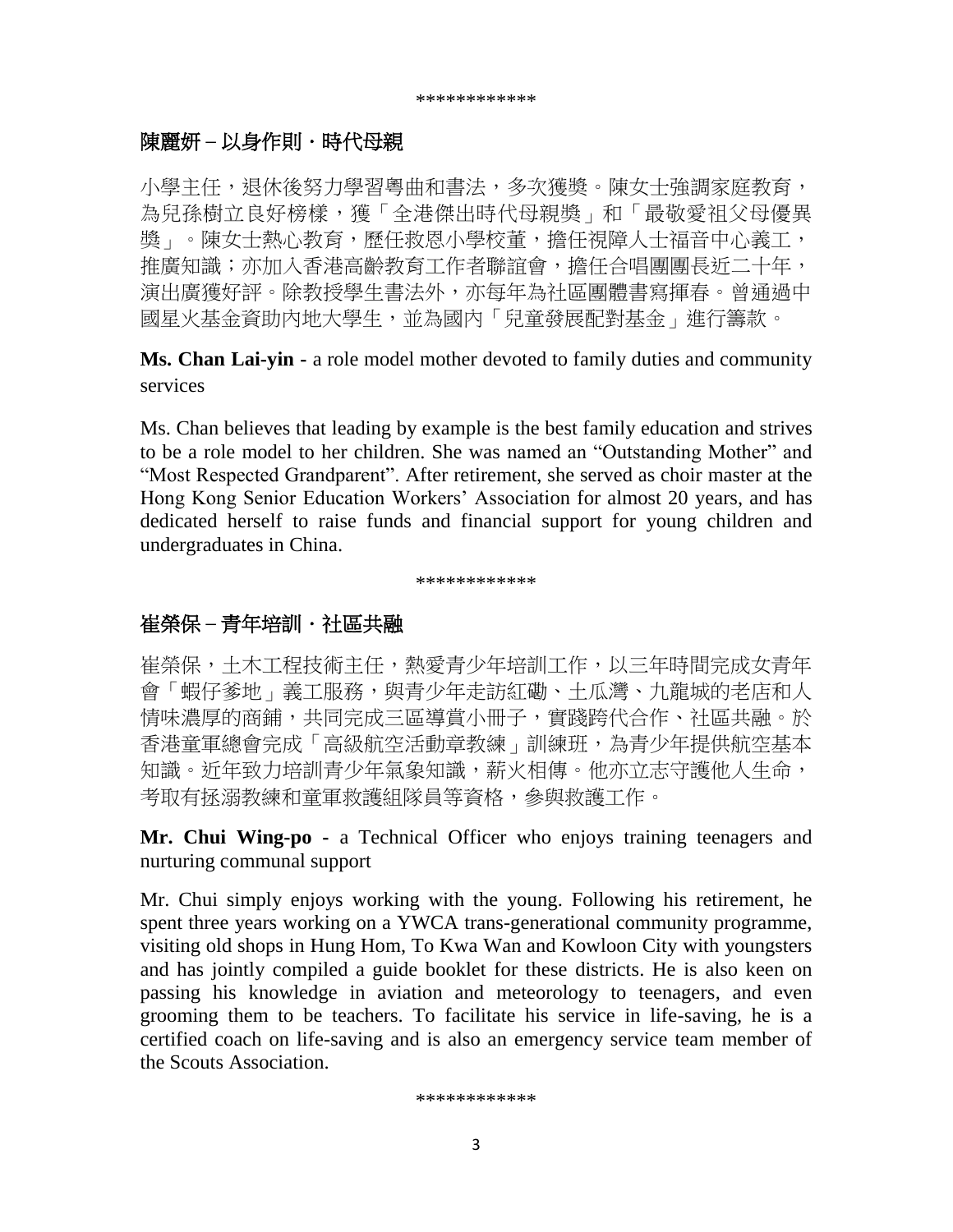# 葉永堂 **-** 熱心公益.人本醫療

總懲教主任,退休後進行肝臟移植手術,康復後,積極參與肝臟移植協康會 活動及參與醫院管治工作,並多次出席本地及海外國際醫療會議,以病者身 份分享「人本醫療」對醫療體系的重要性。二零一五年與志同道合的病友成 立「香港病人政策連線」,收集及整理病人組織的意見,供有關部門制訂或 優化政策,同年獲政府委任為醫院管理局董事局成員。葉先生透過香港旭日 扶輪社的平台策劃「元朗青年大使」計劃共八年之久,鼓勵學生參與義務工 作。

**Mr. Yip Wing-tong -** a Chief Correctional Services Officer who enhances public awareness of keeping liver healthy and contributing to patient-based hospital care

Since he stepped off the work ladder, Mr. Yip has become actively involved in promoting "patient-based hospital service" after his own kidney transplant operation. In 2015, he set up the Hong Kong Patients' Voices which helps gather and consolidate patients' views and comments for better policies and hospital services from the Government. In the same year, he was appointed a member of the Hospital Authority. Mr. Yip also worked on the "Yuen Long Teenager Ambassadors" programme for eight years, encouraging youngsters to participate in voluntary services.

\*\*\*\*\*\*\*\*\*\*\*\*

# **曾群 – 好學不倦・健康大使**

流動小販,幼時未有機會讀書,退休後積極報讀各類課程,包括古文、唱歌、 跳舞等,取得仁愛堂的《藝術學院高級文憑》。為更有效進行義工服務,她 報讀多間醫院及紅十字會的衛生常識課程。她經常前往屯門醫院及青山醫院 與社區人士分享衛生常識,並為病人帶來歡樂;她任仁愛堂長者地區中心及 香港紅十字會耆英團義工長達二十一年之久;擔任醫管局「資訊天地」的健 康大使亦接近十年,為社區人士及病人提供健康資訊。

**Ms. Tsang Kwan** - a hawker and long serving health ambassador with a passion for learning

While Ms. Tsang did not have the privilege to go to school when young, she has since joined the Yan Oi Tong to learn Chinese, singing and dancing after she retired. To better perform her voluntary services in hospitals, she has enrolled in different courses on hygiene and health organised by the Hospital Authority and the Hong Kong Red Cross. During the past 21 years, she has become a dedicated volunteer of the Yan Oi Tong Elderly District Centre and the Red Cross. For the past ten years, she is a health ambassador sharing tips on hygiene and necessary protection in hospitals.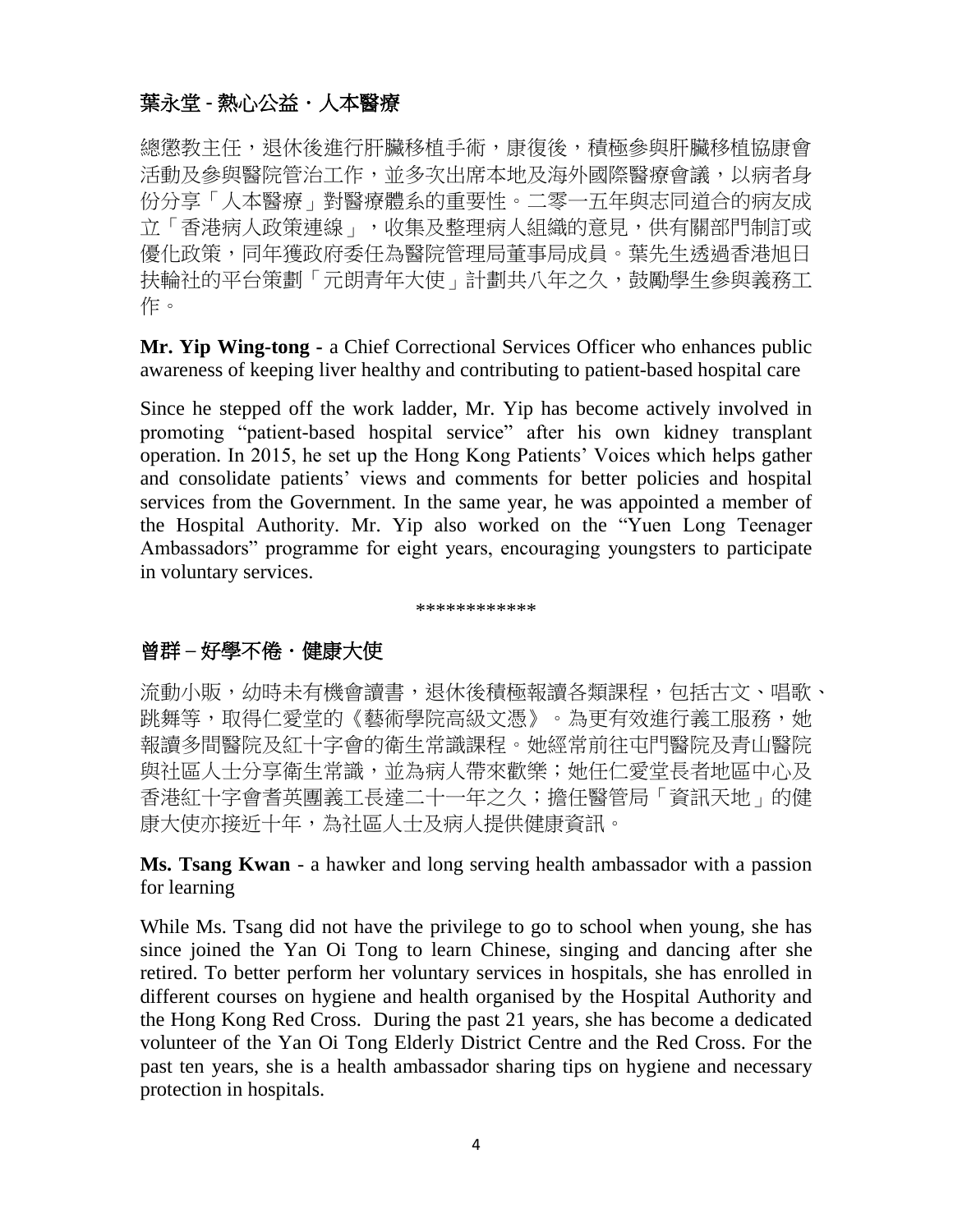### **趙成球 – 傷健共融・長者友善**

警署警長,退休後開始學習鄭氏太極拳,獲香港太極總會頒發太極拳健身導 師資格,此後每週到赤柱廣場義務教授長者。趙先生關注長者友善,成為赤 柱石澳長者鄰舍中心之無障礙導賞員,並建議設立無障礙的社區環境,增設 輪椅通道、斜道和行人路扶手等,二零一六年獲選為南區長者安全社區小組 主席。在與地區組織通力合作下,成功取得世界衛生組織認證南區為本港第 四個「全球長者友善城市及社區網絡」。

**Mr. Chiu Shing-kau** – a Station Sergeant who is an advocate for a barrier-free and age-friendly Southern District on Hong Kong Island

Mr. Chiu became a qualified Tai Chi instructor after his retirement and has started offering lessons to the elders in Stanley for free. He has become increasingly involved in a barrier-free and age-friendly environment after joining an elderly centre. He has suggested adding ramps and handrails in the area to facilitate access by the needy. He was elected chairman of a working group on age-friendly community last year, and through concerted efforts with the district council and service organisations, obtained certification for the Southern District as an Agefriendly City by the World Health Organisation.

\*\*\*\*\*\*\*\*\*\*\*\*

## 鄭翠瑛 **–** 積極進修.以「柔」克剛

私家看護,退休後積極參與書法、舞蹈、手工藝、義工培訓等多元化課程、 並取得長者空中進修課程高級證書;也曾參加沙田婦女領袖訓練課程。她在 柔力球運動的成就最為卓著,曾多次前往國內交流和進修,取得指導員資格, 並培訓四十多名合資格教練。二零零九年創立「沙田耆英柔力球會」,帶領 會員義務表演、教授智障學員、開設收費低廉的訓練班,並邀請國內的柔力 球隊來港交流,致力在香港推廣此項運動。

**Ms. Cheng Chui-ying** - a "Rouliqiu" master who is keen to promote the sports in Hong Kong

Ms. Chen attended a variety of interest courses such as Tai Chi Soft Ball (Rouliqiu), Chinese calligraphy, dancing, handicrafts, volunteering and leadership training after her retirement. She also obtained a higher certificate in lifelong learning courses. In 2009, she set up the Shatin Elderly Rouliqiu Club and groomed more than 40 qualified trainers who have further helped promote the sports in Hong Kong with budget classes, voluntary and free supervision for less privileged children and even performances.